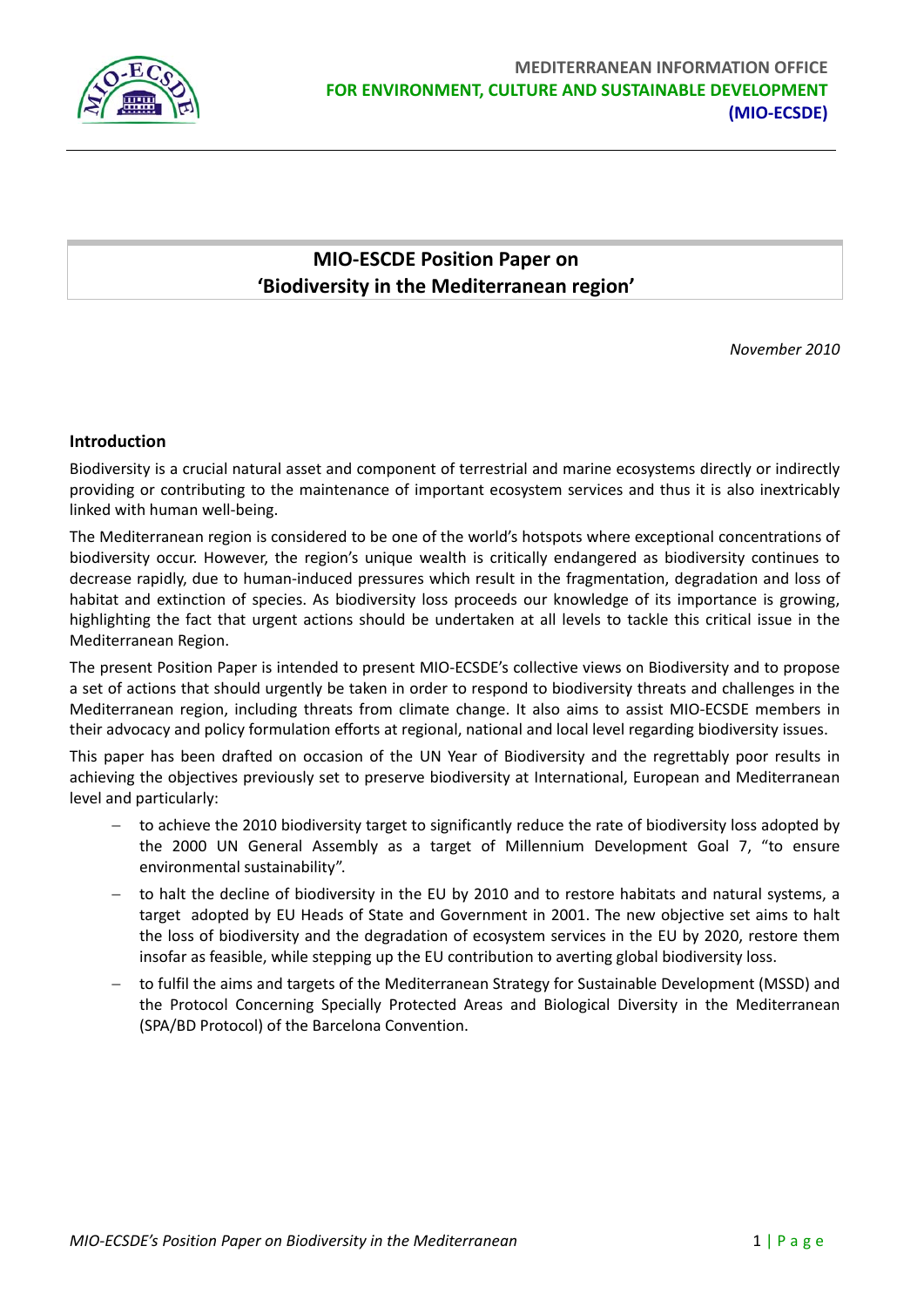

# **1. The Mediterranean: A biodiversity hotspot under threat**

The Mediterranean basin is recognised as a biodiversity hotspot. Its flora diversity is outstanding with 15000 to 25000 species, 60% of which are unique to the region. About one‐third of the Mediterranean fauna is endemic (IUCN, 2008).

Although in many cases information is incomplete regarding biodiversity and related trends (in particular regarding marine biodiversity) in the Mediterranean region, there is enough data demonstrating the fact that biodiversity in the region is under severe risk.

According to the IUCN Red List of Threatened Species (2008) 19% of fauna species (amphibians, birds, cartilaginous fishes, endemic freshwater fishes, crabs and crayfish, mammals, dragonflies and reptiles) are threatened with extinction (5% Critically Endangered, 7% Endangered and 7% Vulnerable). In addition at least 16 irreplaceable species are already extinct, including some endemics such as the *Hula Painted Frog Discoglossus nigriventer*, the Canary Islands Oystercatcher *Haematopus meadewaldoi* and the Sardinian *Pika Prolagus sardus*.

## **2. Direct and indirect drivers of biodiversity loss in the Mediterranean region**

According to the findings of the Millennium Ecosystem Assessment (2005), "changes in biodiversity due to human activities were more rapid in the past 50 years than at any time in human history, and the drivers of change that cause biodiversity loss and lead to changes in ecosystem services are either steady, show no evidence of declining over time, or are increasing in intensity". The Living Planet Report (WWF, 2010) and its findings, clearly demonstrate that the unprecedented drive for wealth and well-being of the past 40 years is putting unsustainable pressures on our planet. Specifically, one of the longest-running measures of the trends in the state of global biodiversity, the Living Planet Index (LPI)‐which provides information on trends in the abundance of the world's vertebrates‐ shows a global decline of almost 30% between 1970 and 2007. The Ecological Footprint –which tracks the area of biologically productive land and water required to provide the renewable resources people use, and includes the space needed for infrastructure and vegetation to absorb waste carbon dioxide (CO<sub>2</sub>) shows also a consistent trend: one of continuous growth. In 2007 the Footprint exceeded the Earth's biocapacity — the area actually available to produce renewable resources and absorb  $CO<sub>2</sub>$ — by 50 per cent. Overall, humanity's Ecological Footprint shows a doubling of our demands on the natural world since the 1960s. The Water Footprint of Production -which provides a measure of human demand on renewable resources‐ shows that 71 countries are currently experiencing some stress on blue water sources.

Human actions are fundamentally and to a significant extent irreversibly responsible for the changes caused to the diversity of life on Earth. The most important indirect drivers of biodiversity loss and ecosystem service changes in the Mediterranean region include overpopulation, urbanization, littorilisation and unsustainable modes of consumption, trade, tourism, etc. while the direct ones are marine, freshwater and terrestrial habitat fragmentation and destruction caused by overexploitation of natural resources, rapid and large scale land use changes, physical modification of and water withdrawal from rivers, damage to sea floors due to dredging, drilling and trawling, various types of pollution including biological/microbial pollution, introduction of non indigenous species, and unsustainable use/removal of wild living resources (hunting, fishing, etc.).

Of particular significance for Mediterranean biodiversity are climate change impacts since the region is predicted to become one of the most severely affected regions. Climate change models indicate that the Mediterranean region will experience decreasing rainfall, increasing land and sea temperatures as well as progressive desertification which will have an impact on both the distribution and survival of species (Bates, et al 2008). The poleward shift of flora and fauna induced by temperature rise will pose particularly dramatic problems for the Mediterranean's many islands, whilst also threatening the future prospects for the continued cultivation of many traditional staple crops and trees. Their eventual and progressive adaptation and/or replacement by other strains or cultivars are key coping strategies which are only beginning to be addressed in some countries.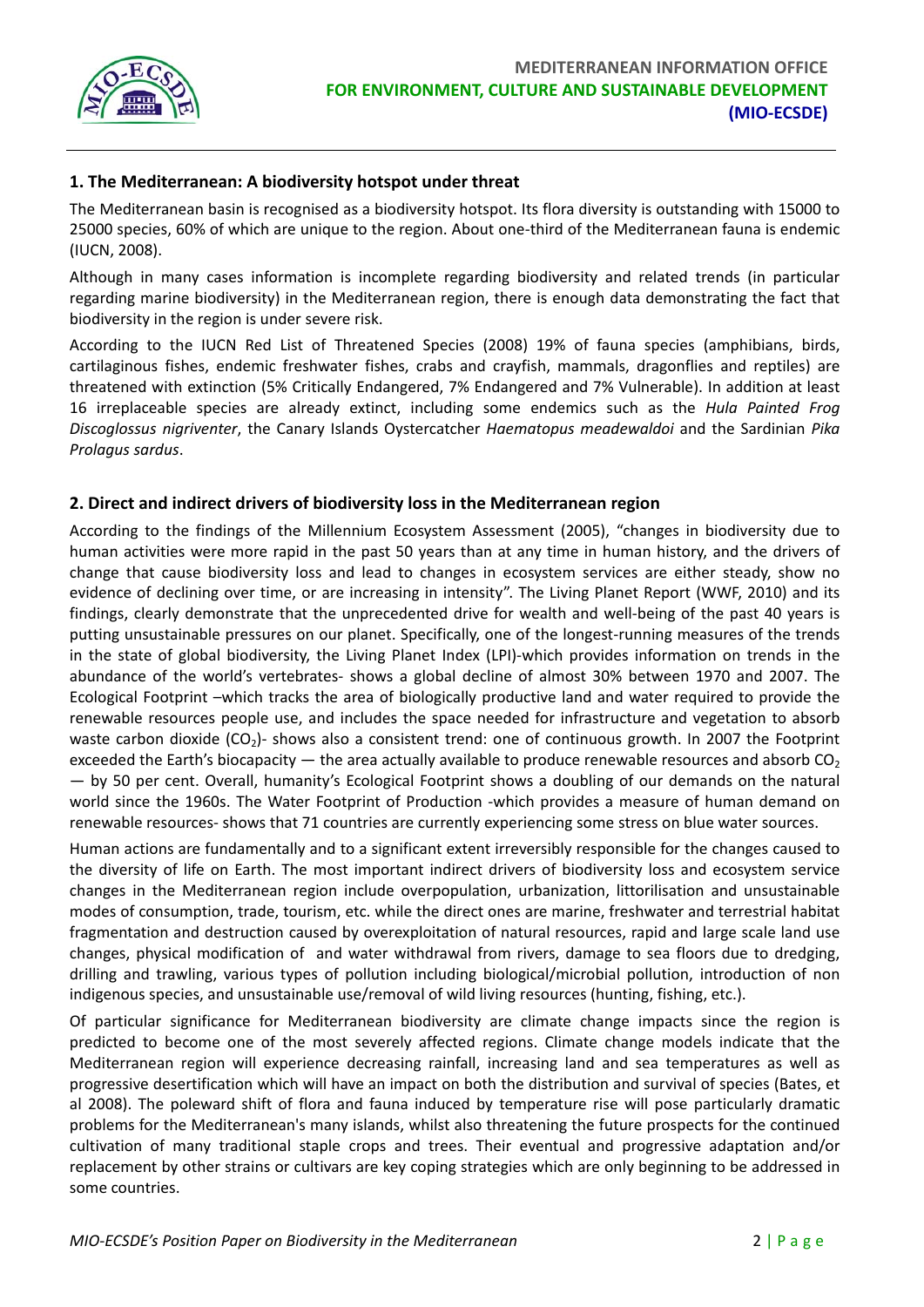

## **3. The main legal biodiversity related instruments for the Mediterranean region**

Mediterranean countries have recognized the imperative need for biodiversity preservation and ecosystems balance, in order to avoid the severe consequences of biodiversity loss. This is clearly reflected in the fact that most countries within the Mediterranean region are contracting parties to major international/regional conventions, agreements and legislative frameworks that deal with or are closely related to biodiversity issues.

These legal instruments are presented in the table below.

| <b>International Level</b> | - the UN Convention on Biological Diversity (CBD) and the CBD Cartagena Protocol on<br>Biosafety;<br>- the Ramsar Convention on Wetlands of International Importance;<br>- the Convention on International Trade in Endangered Species of Wild Fauna and Flora;<br>- the Bonn Convention on the Conservation of Migratory Species of Wild Animals,<br>including several Agreements (binding instruments) and Memoranda of Understanding<br>(not binding) to conserve particular species relevant to the Mediterranean Region e.g.<br>a special agreement under the Bonn Convention was made in 1996 for the<br>Conservation of Small Cetaceans of the Black Sea, Mediterranean Sea and Contiguous<br>Atlantic area (ACCOBAMS). |
|----------------------------|--------------------------------------------------------------------------------------------------------------------------------------------------------------------------------------------------------------------------------------------------------------------------------------------------------------------------------------------------------------------------------------------------------------------------------------------------------------------------------------------------------------------------------------------------------------------------------------------------------------------------------------------------------------------------------------------------------------------------------|
| <b>Mediterranean Level</b> | - the Barcelona Convention for the Protection of The Mediterranean Sea Against<br>Pollution (1976) and its relevant protocols such as the Protocol Concerning Specially<br>Protected Areas and Biological Diversity (SPA/BD) in the Mediterranean (adopted in<br>$1995$ :<br>- the Protocol on Integrated Coastal Zone Management (adopted in 2008).                                                                                                                                                                                                                                                                                                                                                                           |
| <b>European Level</b>      | - the EU Birds Directive 79/409/EEC and the Habitats Directive 92/43/EEC establishing<br>respectively Special Protection Areas (SPAs) for birds and Special Areas of Conservation<br>(SACs). The Natura 2000 network, an EU wide network of nature protection areas<br>includes both SPAs and SACs;<br>- the Bern Convention on the Conservation of European Wildlife and Natural Habitats;<br>- the EU Marine Strategy Framework Directive;<br>- the EU Water Framework Directive;<br>- the European Landscape Convention;<br>- The Pan-European Biological;<br>- Landscape Diversity Strategy.                                                                                                                               |

*Table 1. Main legal instruments for the Mediterranean region aiming at the conservation of biodiversity*

## **4. Proposed actions to address biodiversity loss in the Mediterranean region**

In order to achieve greater progress towards biodiversity conservation and avert the accelerating, catastrophic loss of the variety of life forms in the Mediterranean region there is an urgent need for a set of actions and responses closely linked with ambitious short‐ and long‐term post‐2010 targets, aiming to tackle sufficiently and effectively the indirect and direct drivers of biodiversity loss in the Mediterranean region.

The initial step should be the setting of ambitious but realistic and measurable short‐, medium and long‐term targets. These targets should be based on current scientific evidence, taking into account related existing and emerging challenges and opportunities, while actively engaging all stakeholders.

The post-2010 overarching goal towards the protection of biodiversity in the Mediterranean should be coherent with commitments made by the Contracting Parties to the UN Convention on Biological Diversity at their 10<sup>th</sup> session (Nagoya, Japan 18-29 October 2010), while going beyond halting the loss of regional biodiversity by also including actions towards restoring its integrity and variety ‐thus ensuring the continued provision of goods and services related to it‐ and the considerable expansion of protected areas in the region.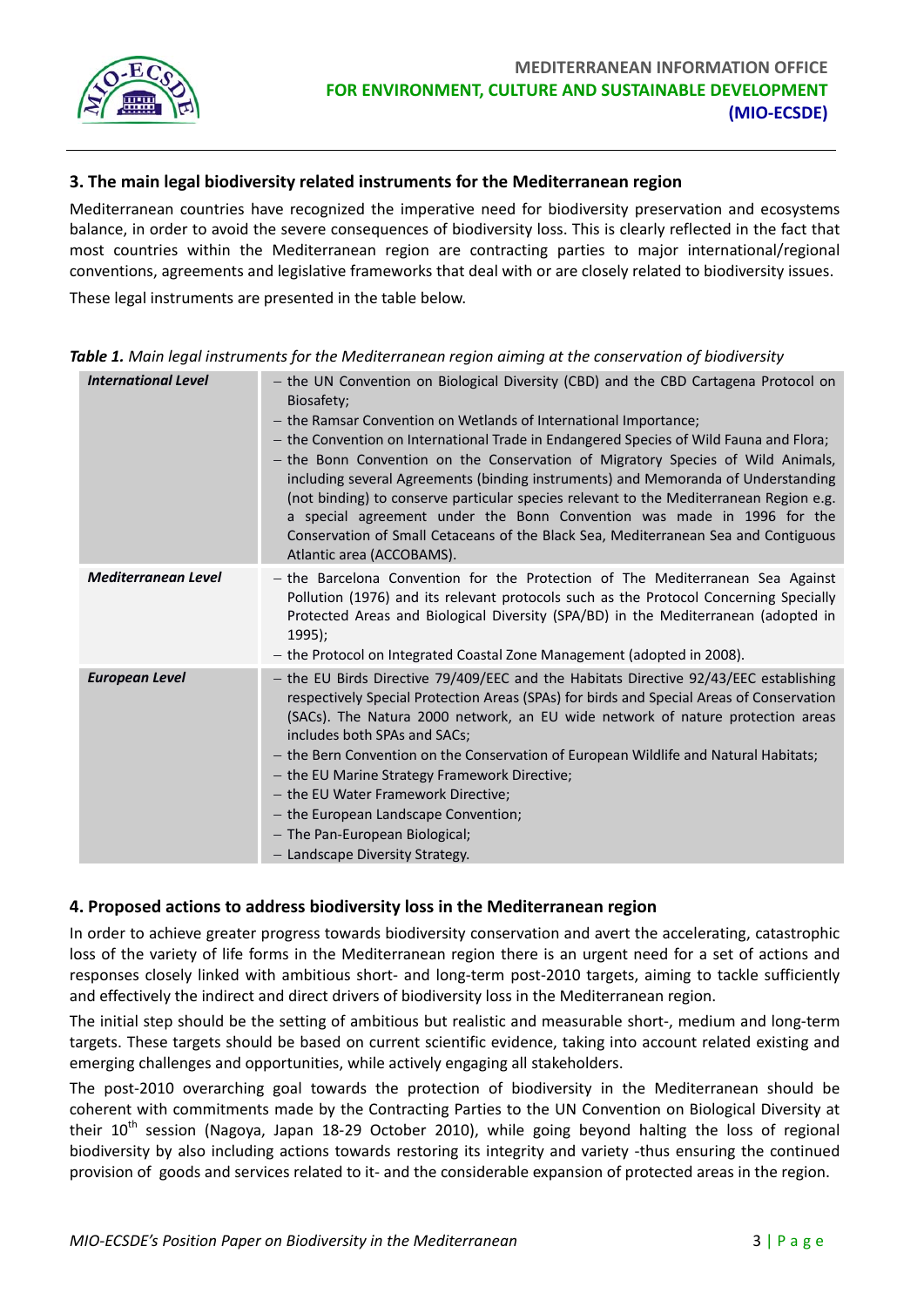

The new Strategic Plan for Biodiversity for the period 2011‐2020 *"Living in harmony with Nature"* may serve as a good basis for facilitating the mainstreaming of biodiversity into broader national and global agendas and by promoting actions at multiple entry points towards achieving the overall vision of the plan according to which *"By 2050, biodiversity is valued, conserved, restored and wisely used, maintaining ecosystem services, sustaining a healthy planet and delivering benefits essential for all people."*

Herewith are listed MIO‐ECSDE's general recommendations as well as those specific to the different fields of action:

#### **4.1. General Recommendations**

Increased efforts should be made towards the protection of terrestrial, freshwater and marine habitats and species by: tackling the major sources of pollution (solid waste, waste water, industrial emissions) including contamination and all forms of biological destruction by preventing the introduction of non‐indigenous species; eliminating unsustainable fishing practices; stopping overharvesting of species; avoiding unsustainable agriculture, aquaculture and forestry practices, avoiding soil degradation activities, etc.

The current scope and effectiveness of existing legal instruments under the Barcelona Convention should be critically reviewed in this light and if necessary amended by the Contracting Parties to ensure effective protection.

In this respect, biodiversity protection concerns should be mainstreamed into all relevant national level sector policies and development plans.

In view of the looming threat of climate change, mitigation and adaptation responses should urgently be implemented. Healthy ecosystems can contribute in many ways to climate change mitigation, e.g. providing protection against natural hazards aggravated by climate change, limiting atmospheric greenhouse gas concentrations through terrestrial carbon storage, etc. In this context, Mediterranean peatlands and forests (above all those comprising mixed indigenous species, whose carbon storage potential much exceeds monostand plantations) should be recognized as important carbon sinks and increased efforts should be undertaken towards their protection and restoration.

The major potential contribution of soil carbon storage should be thoroughly reviewed and translated into a modification of current agricultural and land management practices. Full use should be made of research and project activities developed within existing institutions, international organizations and programmes. Wetlands and forests are also among the most useful systems for appropriate adaptation to climate change, reducing runoff, erosion and floods that will result from the expected increased frequency of extreme events (such as heavy rainfalls, melt of mountain ices caps, etc.). Plant cover, forests in particular, and wetlands are closely connected with the water cycle and the improvement of the quality and quantity of water, which is most vulnerable to climate change.

The prevention of fires and the promotion of sustainable grazing management are essential to achieve the effective conservation of forests as well as prevent the exacerbation of soil degradation and erosion in the region.

In addition there is also an apparent need to identify priority sites for biodiversity protection in the Mediterranean region and increase the number of protected habitats and the quality of protection in underrepresented Mediterranean areas and habitats of special ecological importance.

Reflecting the highlighted importance of biodiversity and the growing political commitment to halt its decline, increased governmental and EU funding needs to be earmarked for the establishment of a considerable number of new protected areas (core protected areas, buffers, corridors) in the region, while further biodiversity‐related research, conservation, and uninterrupted management of established protected areas is needed, including systematic education and awareness raising activities.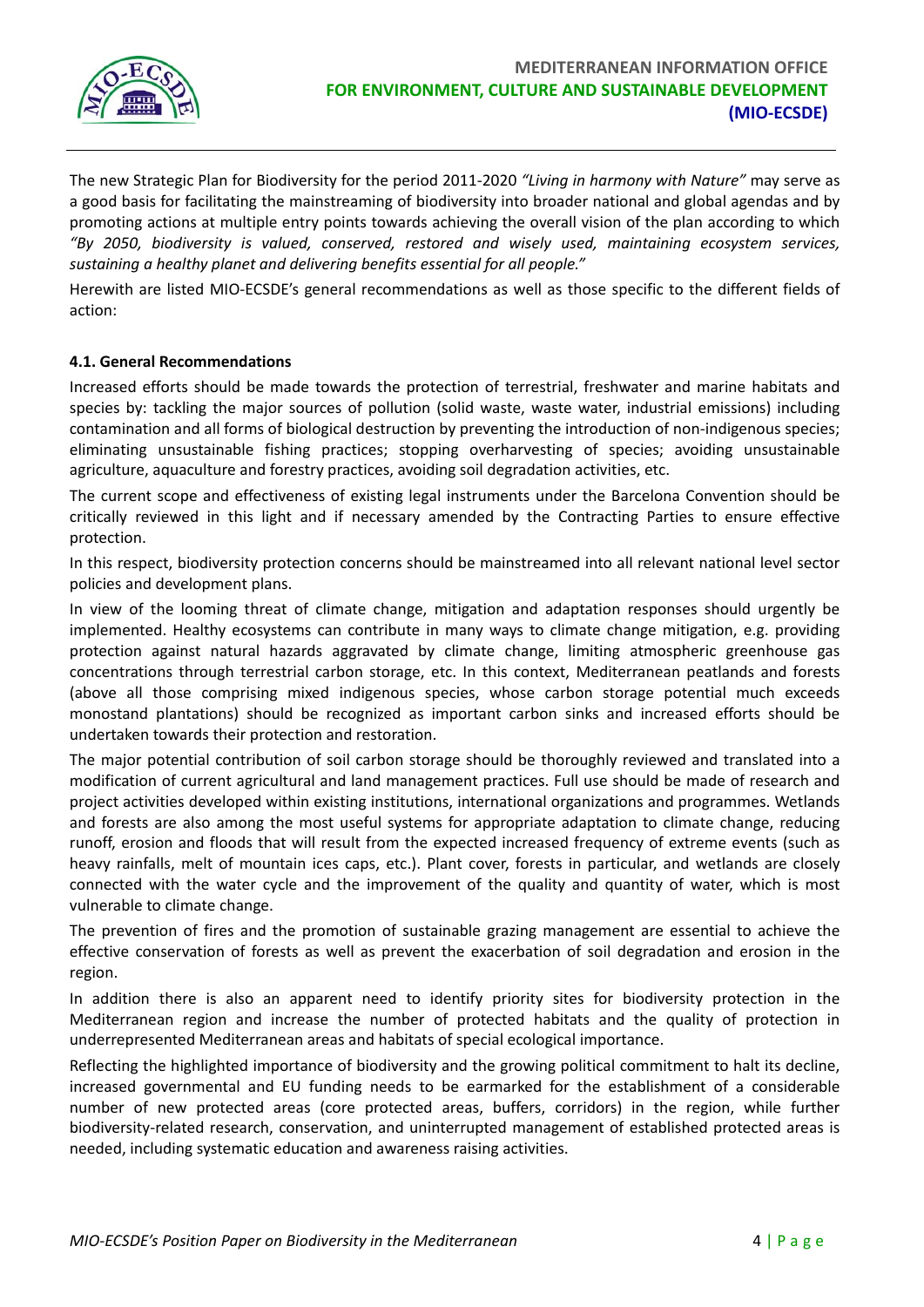

#### **4.2. Recommendations on policy/governance issues**

There is a growing recognition that effective policies and concrete measures for biodiversity conservation need to be urgently undertaken with focus on the reduction of socio‐economic pressures on biodiversity, either directly or through modification of their underlying driving forces.

**4.2.1.** *Synergies among existing policies, strategies and other instruments relevant to the Mediterranean region/countries, as well as management and implementation tools need to be developed/forged ensuring to the extent possible the necessary coherence and greater alignment with the identified biodiversity related priorities.* In this sense, for example:

- − the establishment of a network of marine conservation areas under EU's Natura 2000 aiming to halt the loss of biodiversity in the EU but also to enhance marine conservation and sustainable use objectives should be further strengthened by the timely implementation of the new EU Marine Strategy Framework Directive, calling for close cooperation among all countries sharing a marine region to achieve a good environmental status by 2020.
- − the implementation of the MedPartnership's activities through the Mediterranean Marine Protected Area network (MedMPAnet) aiming to enhance the effective conservation of regionally important coastal and marine biodiversity features in areas under countries' national jurisdiction through the creation of an ecologically coherent MPA network in the Mediterranean region (as required by the SPA/BD Protocol), should be actively supported.
- − the EU "Guidelines for the establishment of the Natura 2000 network in the marine environment" (2007) covering both the inshore and offshore marine environments should be considered in connection with on‐going regional strategies set through the Barcelona Convention's SPA/BD Protocol and its Protocol on Integrated Coastal Zone Management (ICZM) adopted in 2008.
- − elements of the Natura 2000 Network should also be used as a source of inspiration for the systematic protection of terrestrial habitats and species in the South Mediterranean countries, eventually through an expansion of the SPA/BD Protocol to cover terrestrial biodiversity.
- − The development and restoration of ecological corridors which provide connectivity among protected areas, as well as the establishment of transboundary protected areas/biosphere reserves should be actively promoted in the Mediterranean region.

#### **4.2.2.** *Biodiversity protection concerns and measures should be mainstreamed in all relevant sectoral policies and development plans.*

Although some progress can be identified in this direction, for example at the EU level through the integration of biodiversity concerns into community policies and instruments such as the Common Agricultural Policy, the Water Framework Directive, the Marine Strategy Framework Directive, and at the wider Euro - Mediterranean level (UfM) through the implementation of de‐pollution Initiatives such as the "Horizon 2020" initiative and the preparation of a Strategy on Water in the Mediterranean, increased political will is needed to enhance synergies and translate agreements into practice.

## **4.2.3.** *New instruments/strategies should be put in place to reinforce biodiversity conservation, where relevant.*

Although there are many legal tools and instruments already in place aiming at the conservation of biodiversity in different policy areas there are still "gaps" in the regulatory framework that need to be addressed.

For example, at EU level, it seems very important to immediately advance (under the current EU Belgian Presidency) the discussion on the adoption of a Soil Framework Directive and achieve a compromise with the countries opposing its adoption. In order to achieve EU biodiversity targets it is vital to set out common principles for protecting soils across the EU. Non EU countries should also be encouraged to apply the same principles for a comprehensive regional approach to soil protection.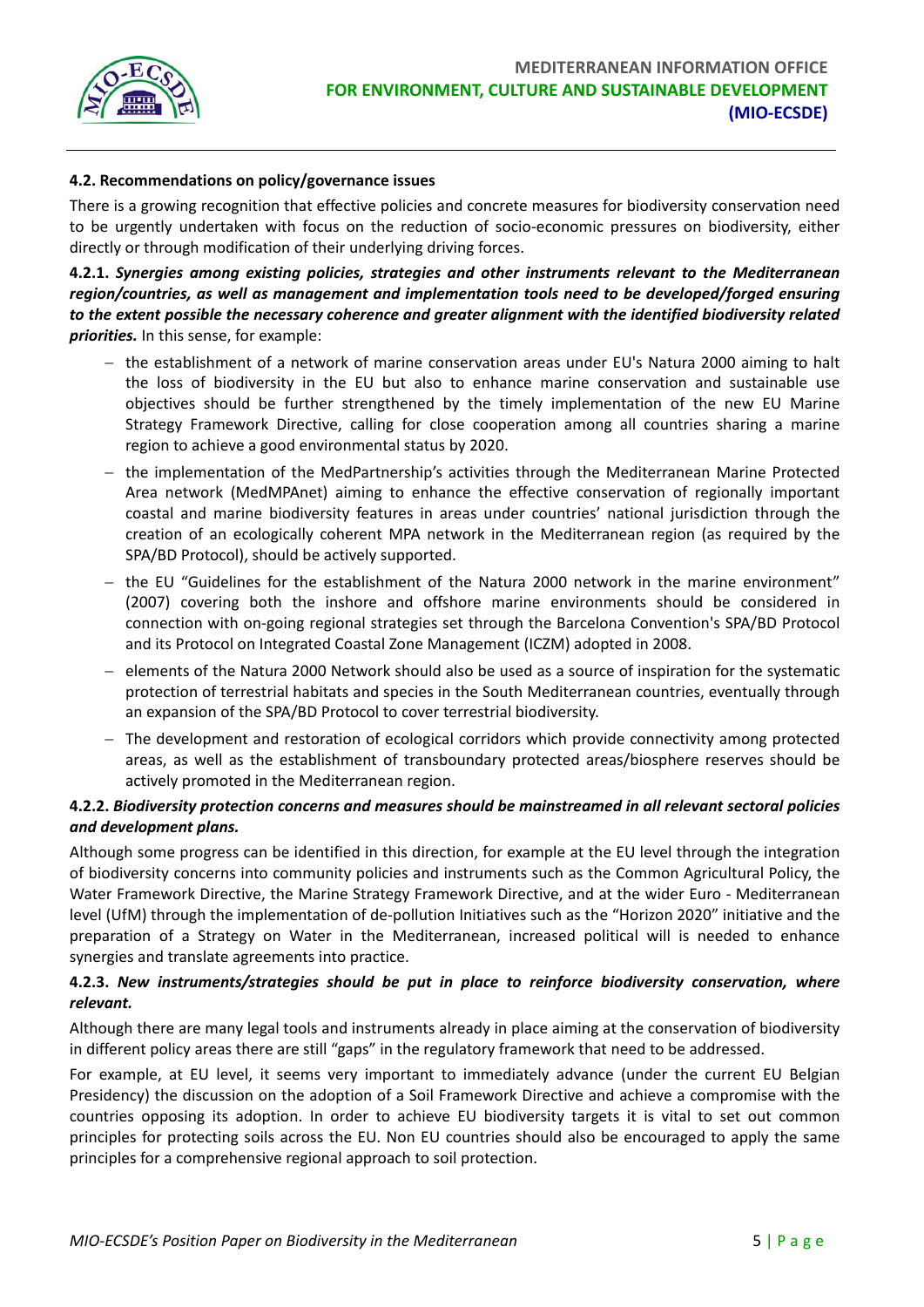

On the wider Mediterranean level a common strategy by governments of the region and competent international organisations (UN bodies, EC, etc.) to prevent and abate forest fires should be established. This recommendation has been proposed along with others more than 20 years ago within the framework of the Athens Declaration on forest fires (1987) and still remains very topical and urgent in view of the annual loss of Mediterranean forests and their biodiversity due to fires.

The EU Forest Action Plan (2007–2011) and its proposals for action, together with those outlined in the Declaration and the five Resolutions of the Fourth Ministerial Conference on the Protection of Forests (2003), represent a good example which could inspire a system of joint sustainable forest management in the Mediterranean, also in line with the CBD Expanded Programme of Work on Forest Biological Diversity and other global forest‐related commitments.

## **4.2.4.** *Adequate assistance in terms of financial and capacity building support should be provided to countries in the region for the implementation of biodiversity conservation measures.*

Additional support should be provided to the developing countries of the region for revising NBSAPs to include the integration of biodiversity targets into sectoral planning and policies. It is important to ensure that greater emphasis be given to environmental mainstreaming and to policy and institutional changes rather than projects.

#### **4.2.5.** *Every environmental policy in the Mediterranean countries should be developed in such a way to ensure the implementation of the Ecosystem Approach (ECAP).*

This approach was adopted by the Contracting Parties to the Barcelona Convention at their conference in Almeria in 2008 and aims at improving the way human activities are managed for the protection of the marine environment. This could be a starting point for a larger scale implementation of the ECAP towards the integrated management of land, water and living resources promoting conservation and sustainable use in an equitable way whilst progressively incorporating measures relating to climate change mitigation and adaptation.

The primary value of the Ecosystem Approach is that it puts people and their natural resource use practices squarely at the centre of decision-making. Because of this, the Ecosystem Approach can be used to seek an appropriate balance between the conservation and use of biological diversity in areas where there are both multiple resource users and important natural values.

## *4.2.6. Communication, coordination and cooperation within the Mediterranean region on protected areas should be enhanced.*

Regional and sub‐regional cooperation and networking in the fields of protected areas management should be promoted and facilitated, especially in the North African and Middle East countries, where most programmes are entirely country driven and there is lack of effective mechanisms for sharing experiences and knowledge, while trans-boundary cooperation and coordination is minimal.

## **4.3. Recommendations on awareness raising, education & communication**

One of the key issues that need to be effectively addressed in the Mediterranean is the lack of awareness of the wider public and stakeholders about the role of biodiversity in relation to the survival and well‐being of the people of the region. A recent EC report on the "Attitudes of Europeans towards biodiversity" confirms this need which is very obvious for the EU Mediterranean countries – expected to reflect also the rest of the region ‐ and reveals that communication and outreach activities should become a high priority.

In this respect, combination of the United Nations Decade of Education for Sustainable Development (UNDESD) with the International Year of Biodiversity offers a unique opportunity and can be used to draw public attention to the value of biodiversity and the need to conserve it, as well as on the opportunities derived from its conservation and sustainable use. Biodiversity has been identified as one of the key areas of Education for Sustainable Development (ESD) in the framework of the ongoing UN Decade (2005‐2014) on ESD, where MIO‐ ECSDE through its MEdIES programme is very active.